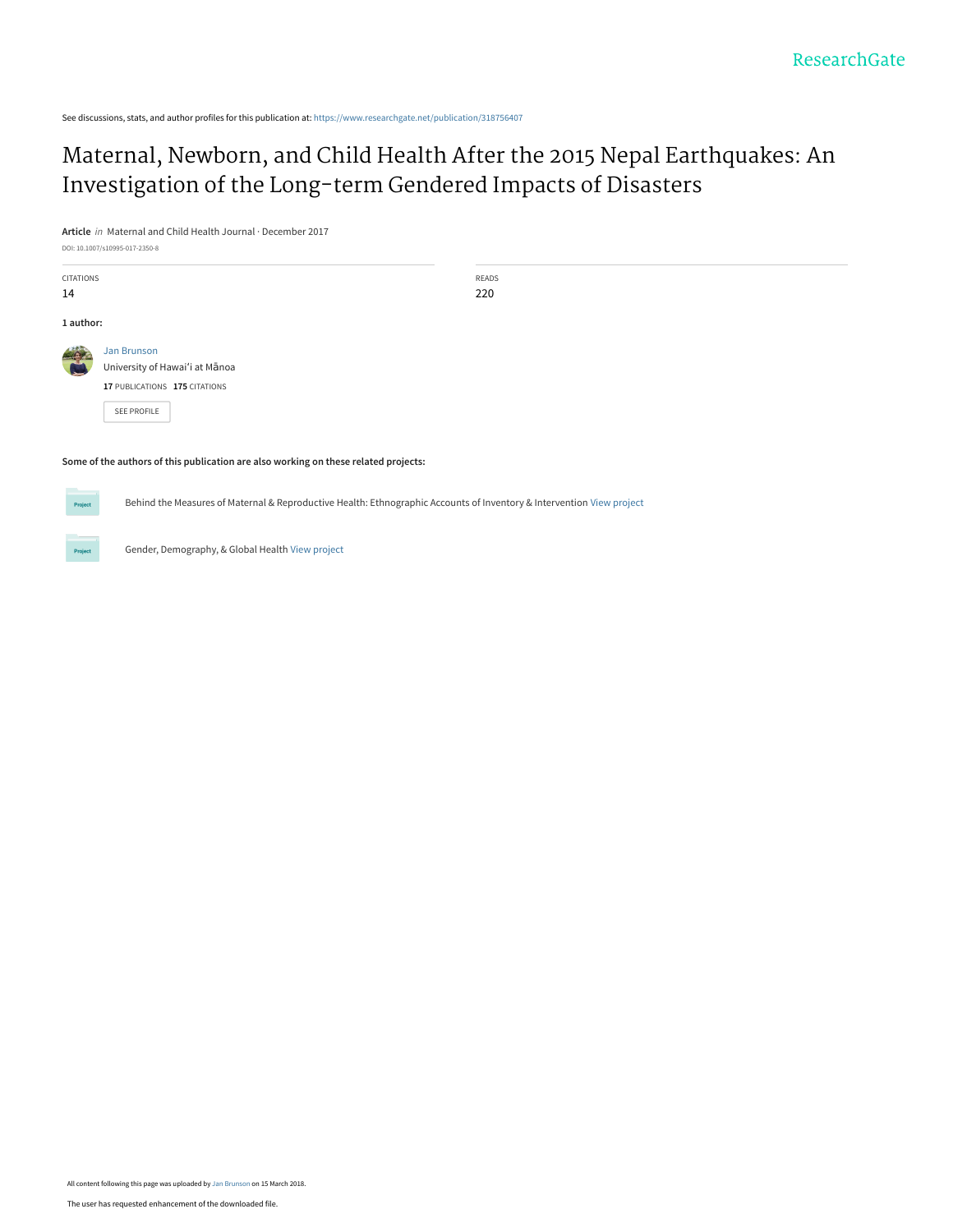# Maternal, Newborn, and Child Health After the 2015 Nepal Earthquakes: An Investigation of the Long-term Gendered Impacts of Disasters

Jan Brunson,  $1 \boxtimes$ 

Phone (808) 956-2007 Email jbrunson@hawaii.edu

<sup>1</sup> Department of Anthropology, University of Hawaii at Manoa, 2424 Maile Way, Saunders Hall 346, Honolulu, HI, 96822 USA

### Abstract

*Introduction* Natural disasters in resource-poor countries have differential effects on socially disadvantaged groups such as women. In addition to the acute reproductive health needs of women during the immediate response phase of a disaster, research suggests that maternal, newborn, and child health (MNCH) may continue to be seriously impacted for numerous months, even years, after the event. *Methods* This ethnographic field research investigates the impacts of the 2015 Nepal earthquakes on mothers and children under five on the 6-month anniversary of the earthquakes. *Results* Though families were not channeling household funds away from health care expenses for pregnant and lactating women and children under five, the findings suggest that a delayed response by the Nepali government in administering funds for rebuilding combined with an ongoing fuel crisis were negatively impacting families' abilities to provide adequate shelter, warmth, cooking gas, and transportation for mothers and young children. This study highlights the importance of understanding the impacts of specific social and political contexts on intra-household family finances as they relate to MNCH, not just variables related to the disaster itself. *Discussion* Future research and policies on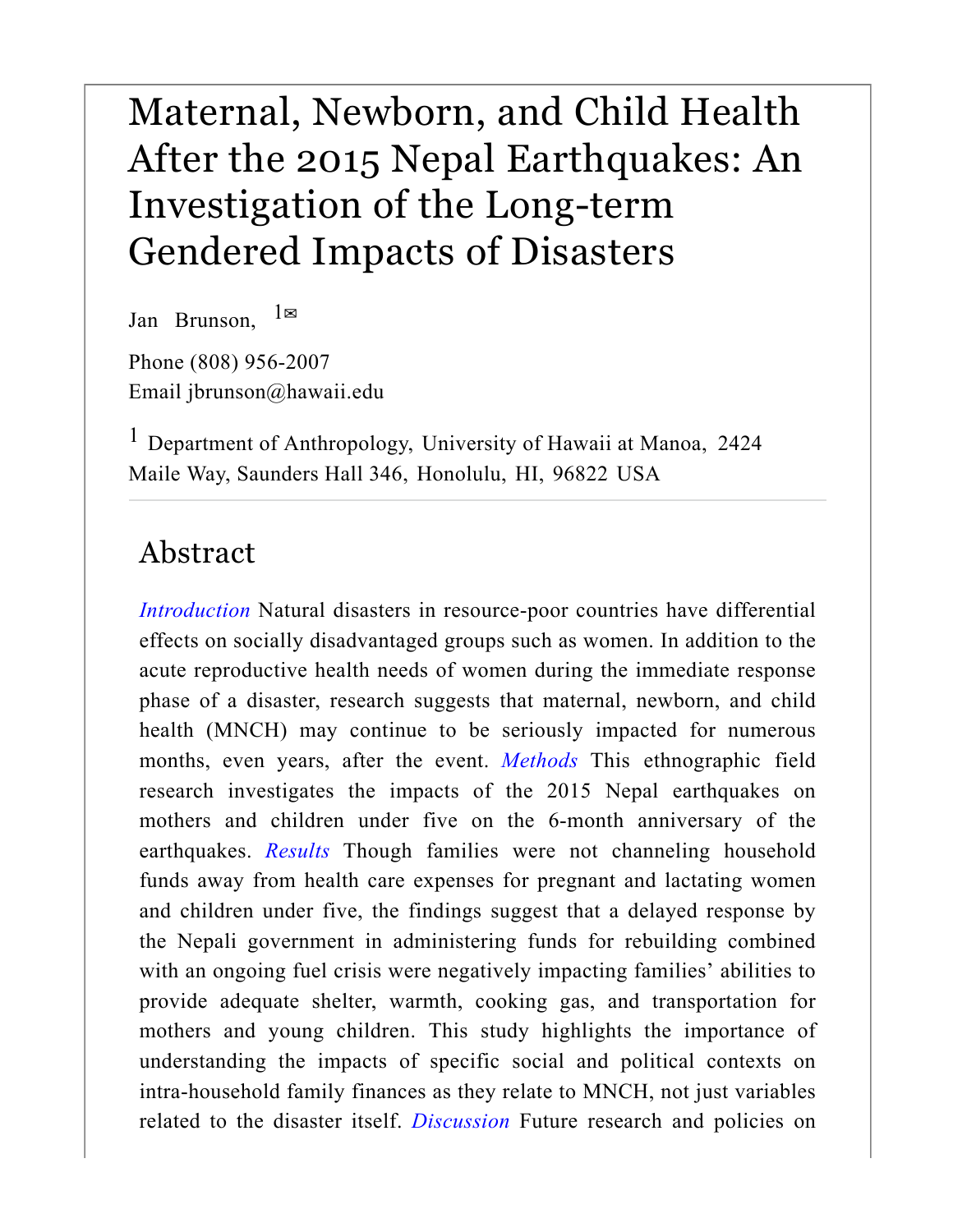MNCH during the long-term recovery period after a natural disaster such as the 2015 Nepal earthquakes therefore should take into account the social and political context as well as institute multiple periodic assessments of MNCH in the first few years following the disaster. **AQ1**

#### Keywords

Disaster Gender Qualitative methods Maternal health Intra-household resource allocation Nepal

# Significance

Global humanitarian organizations and scholars alike recognize the significance of the health needs of pregnant and lactating women and their children in the acute response phase following a natural disaster, but the long-term effects of disasters on maternal and child health are less well understood. This qualitative research contributes to building a better understanding of the latter in resource-poor countries through investigating one of the hypothesized mechanisms, intra-household resource allocation, in post-disaster Nepal.

# Introduction

Natural disasters in resource-poor countries have differential effects on socially disadvantaged groups such as women. Challenges to women's health in post-disaster settings arise from interrelated biological and social determinants: reproductive health needs combined with an intensification of existing social inequities along the "intersectional" (Crenshaw 1989) lines of gender, wealth, caste, ethnicity, and education. In addition to developing the concept of vulnerability, which recognizes that subpopulations are at differential risk to a natural disaster according to social status, disaster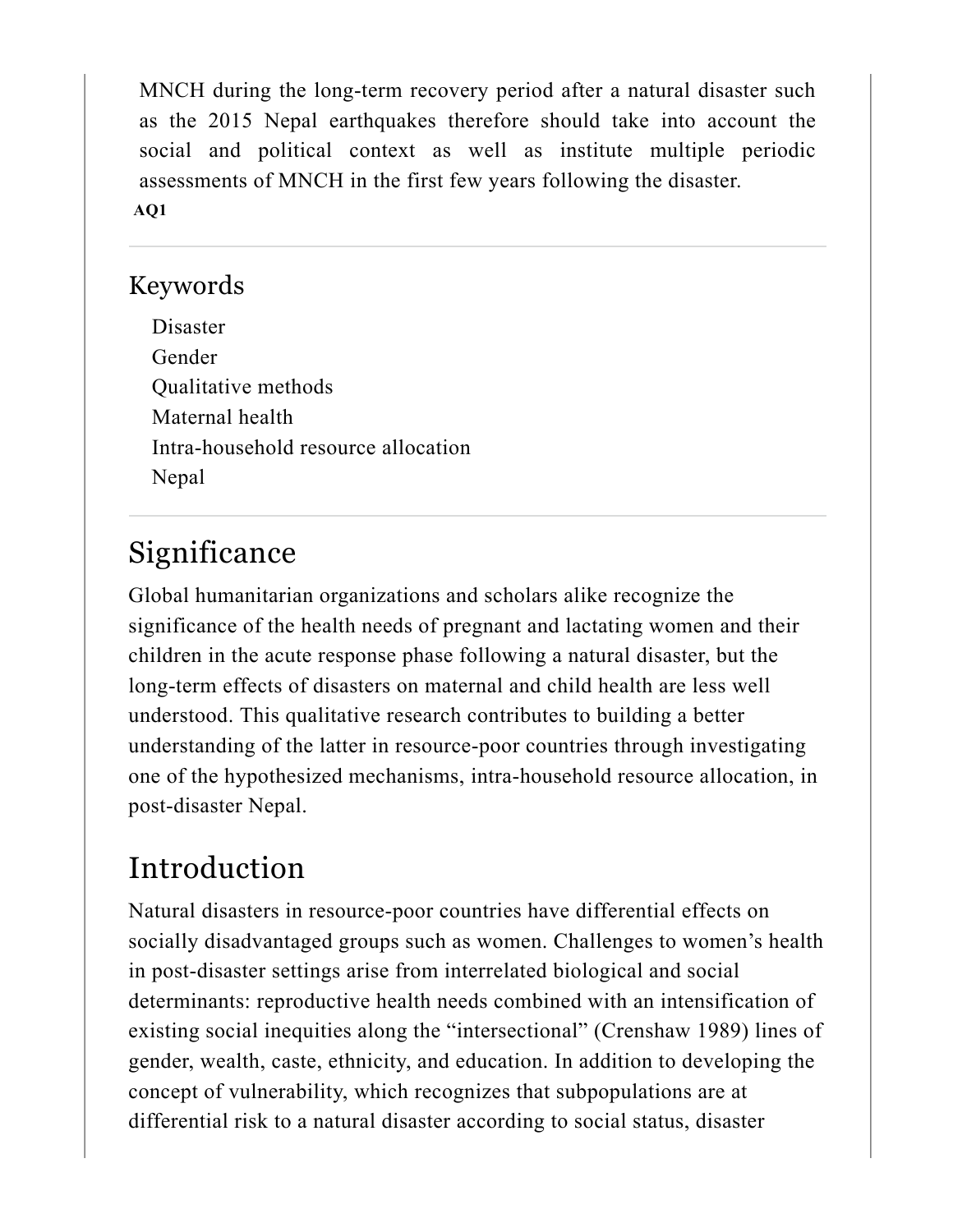scholars have divided the stages following a disaster into the immediate response phase, which involves emergency relief, and the recovery phase, which involves rebuilding structures and infrastructure (Hewitt 1997; Wisner et al. 2004).

In the immediate response phase following a disaster, women face a wide range of reproductive health challenges. These include pregnancy or birth complications, breastfeeding challenges (DeYoung and Suji 2017), or difficulty obtaining adequate and sanitary supplements. Other women may experience a shortage of sanitary means to manage menstruation. These gender-specific challenges occur in combination with the more generally experienced lack of adequate shelter, clothing, food, or clean water (Committee on Health Care for Underserved Women 2010). A disruption of health services may create secondary difficulties for pregnant, birthing, or postpartum women who need medical care. When forced to live in temporary shelters or camps, women may be exposed to harassment and assault from non-family members. Women are more likely to experience physical and sexual violence due to the disruption of customary routines and relations that provide physical security (Committee on Health Care for Underserved WomenAmerican College of Obstetrics and Gynecology 2010; Farmer 2011; Thornton and Voigt 2007; United Nations High Commissioner for Refugees 2003). In addition, researchers have even attempted to study the biological effects of natural disasters on prenatal maternal stress and the implications for birth outcomes (Dancause et al. 2011) and early child development (King et al. 2012). In these multiple ways, women-- and their young children—are susceptible to specifically gendered health problems immediately following a disaster.

#### **AQ2**

In addition to the acute health needs of women during the immediate response phase of a disaster, research suggests that maternal and infant health may continue to be seriously impacted for numerous months, even years, after the event due to the gendered dynamics of household economics and care-giving. During the lengthy recovery phase, the pre-disaster familial duties of women are magnified and expanded, yet they have fewer resources and support compared to prior to the incident. Women typically bear the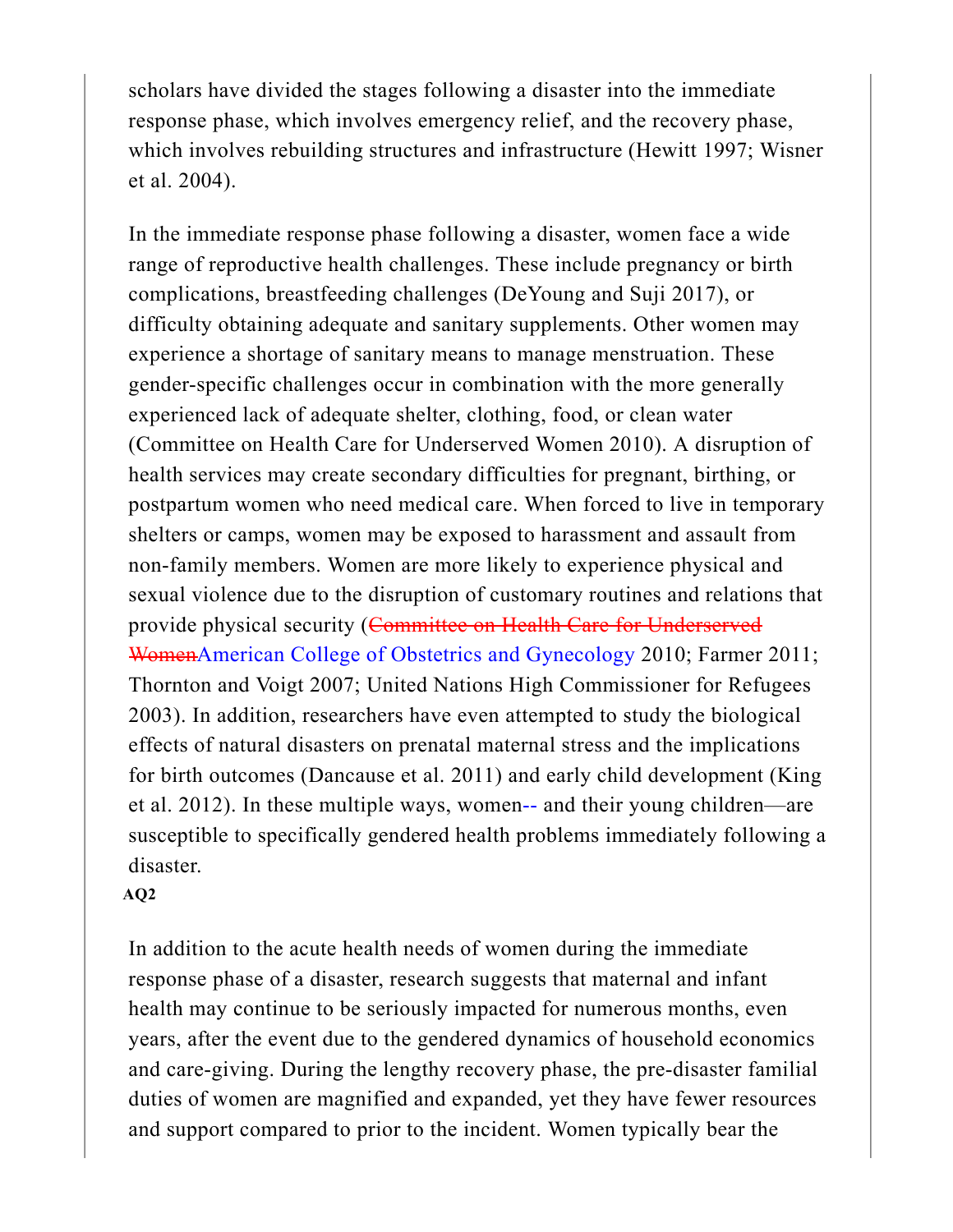duties of caring for children and the elderly as well as the injured and the sick. Moreover, what occurs at the household level with family finances during the long-term recovery period may significantly impact maternal, infant, and child health. In the wake of disasters, families may cut spending on medicine, education, and nutritious foods. In the case of typhoons in the Philippines, researchers observed an increase in infant deaths in the year following the disaster, including many infants who were not conceived until after the disaster. Their findings suggest an indirect, long-term economic impact of the typhoon on infant health, resulting from intra-household resource allocation (Anttila-Hughes and Hsiang 2013). Analyzing population data from India, Datar et al. (2013) found evidence that after disasters households diverted resources toward male children, suggesting that one of the ways disasters impact child health is through long-term effects related to the allocation of limited household resources.

Global humanitarian organizations and scholars alike recognize the significance of the health needs of pregnant and lactating women and their children in the acute response phase following a natural disaster, but the long-term effects of disasters on maternal, newborn, and child health (MNCH) are less well understood. This qualitative research contributes to building a better understanding of the latter in resource-poor countries through investigating one of the hypothesized mechanisms, intra-household resource allocation, in post-disaster Nepal. Previous studies in Nepal on intra-household decision making indicate that mothers eat last and consume the least nutritious food, which can lead to micronutrient deficiencies (Gittelsohn 1991; Gittelsohn et al. 1997; Messer 1997), and may not be able to modify their subsistence labor or diets during pregnancy or lactation (Panter-Brick 1989; Brunson 2017). Mothers also perceive the illness status of male and female children differently and seek medical care accordingly (Pokhrel and Sauerborn 2004). Such conditions may be intensified during times of displacement and financial stress.

This field research investigated the impacts of the 2015 Nepal earthquakes on mothers and children under five on the 6-month anniversary of the April 25th and May 12th earthquakes in Nepal. The project design was an in-depth, qualitative inquiry into decision-making processes at the household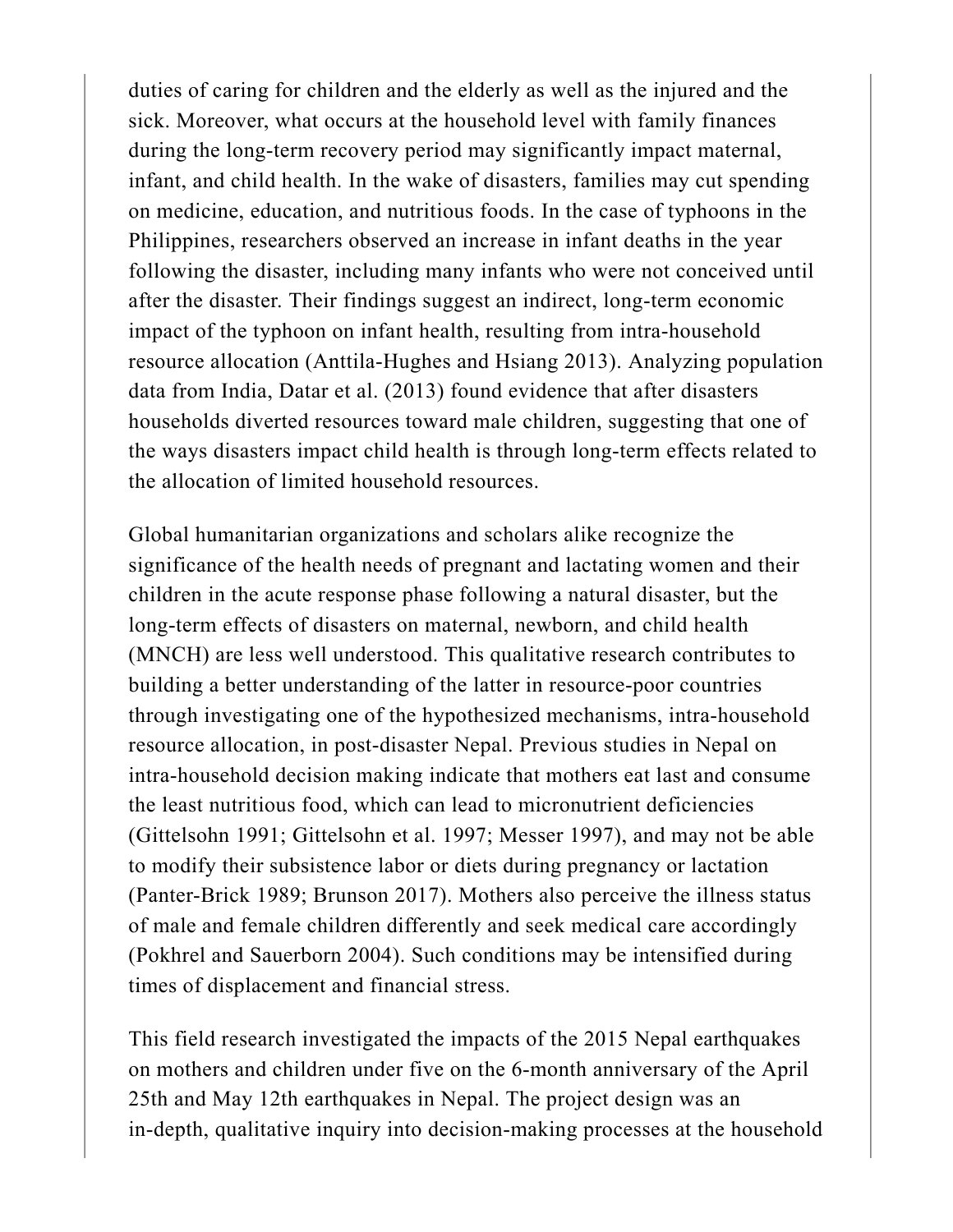level of families in a peri-urban region whose homes were destroyed. Six months after the earthquakes, I investigated whether they diverted their incomes or savings towards rebuilding and recovery and away from things like maternity care, doctor visits for a sick infant, or nutritious foods. Through the use of qualitative, semi-structured interviews, however, I was able to discover other significant factors that were impacting MNCH. As a result, I argue that future studies should expand investigations of long-term gendered effects of disasters to include the impacts of particular social and political contexts on intra-household family finances as they relate to MNCH.

# Background

In the spring of 2015, Nepal was rocked by two major earthquakes, accompanied by a series of numerous aftershocks. The first earthquake, magnitude 7.8, struck central Nepal in the district of Gorkha on April 25th. It was followed by another 7.3 magnitude quake on May 12th in Sindhupalchok District. The epicenters were located northwest and northeast of the capital metropolis of Kathmandu. Nepal lies in one of the most seismically hazardous regions on Earth, so adequate planning and preparation could greatly reduce mortality and morbidity in future earthquakes in Nepal and the Himalayan region.

The 2015 earthquakes caused widespread destruction throughout the central districts of Nepal. Nearly 9000 people were killed and more than 22,000 were reported injured. More than 600,000 houses were destroyed and another 290,000 damaged, leaving hundreds of thousands of families without shelter (United Nation Population Fund 2015b). Damage to already limited infrastructure, in particular roads, interrupted the delivery of basic health care services and subsequent relief supplies. The total mortality from of the April 25th earthquake would have been greater had it not occurred on a Saturday just before noon, when children were not inside school buildings and people were less likely to be inside their homes.

Another critical factor for understanding the destruction is the fact that the epicenters were in rural areas, and therefore the greatest impacts were in the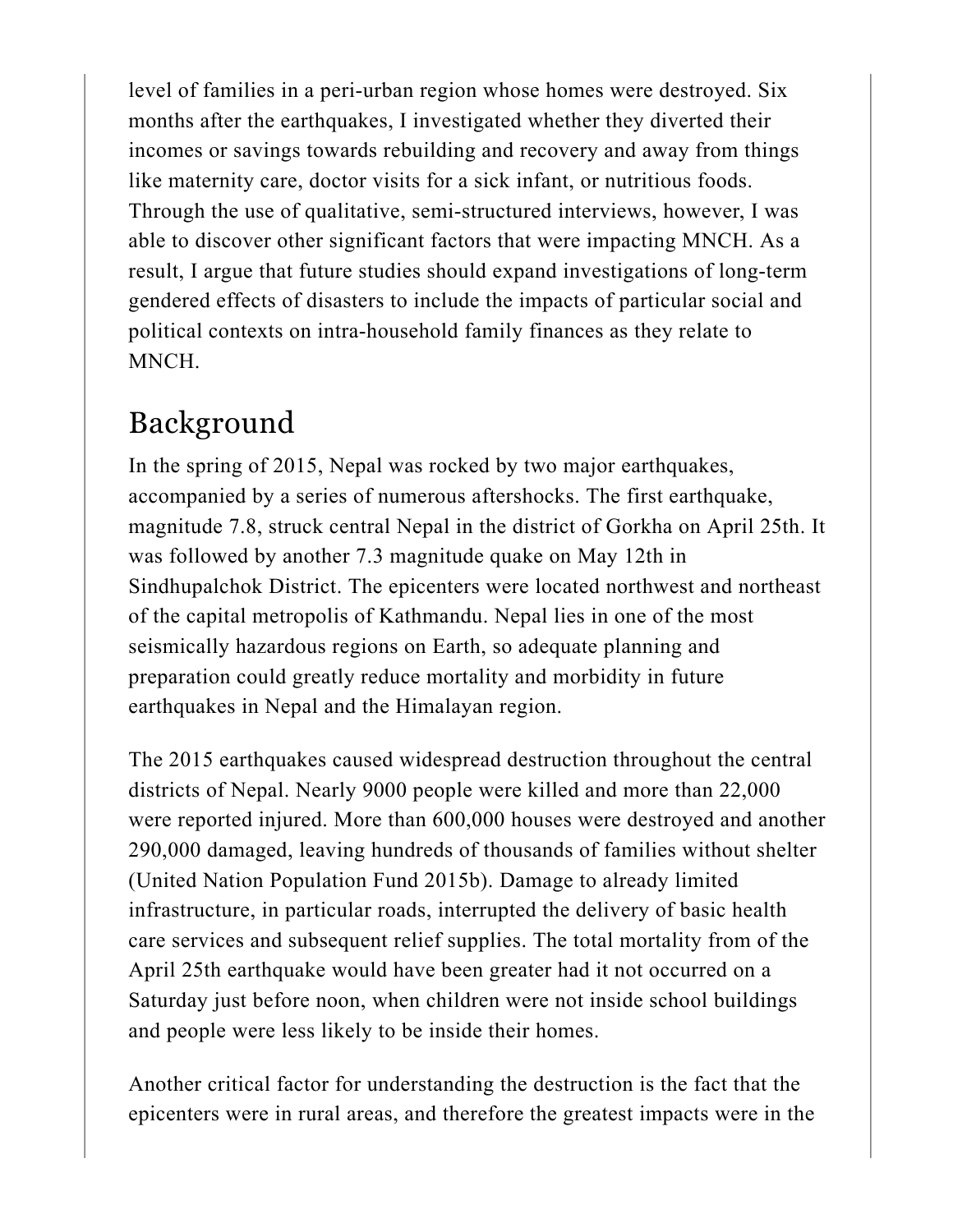countryside. This has multiple implications for who was affected. Highly impacted districts had far more people living in mud mortar structures than other areas, and mud mortar houses were far more likely to be destroyed than other construction types. Disadvantaged families living in mud houses were therefore more likely to have lost their lives or homes. The affluent are less likely to live in rural areas and tend to live in more robust structures (Michaels et al. 2015). There was also an important ethnic dimension to who was affected—a great number of Tamang families experienced loss of life and homes due to the fact that this ethnic group represents a significant proportion of the population living in the districts that were damaged the most. Even in the peri-urban location of this study, the northern edge of Kathmandu District, Tamang families live in most of the mud mortar homes constructed in the higher, rural periphery of the municipality. The fact that Tamang families were disproportionately affected cannot be dismissed as a coincidence related to historically inhabiting these areas in traditional style homes; scholars of Nepal argue that their vulnerability to natural disasters is related to poverty and a history of structural inequities and discrimination (Ghale 2015; Holmberg and March 2015; Magar 2015; Thapa 2015).

# Methods

This qualitative field research was designed to explore whether the conditions of disaster recovery in Nepal experienced at the household level, such as the financial strain of saving to rebuild a home, created new or intensified existing challenges to MNCH. I selected a peri-urban, multiethnic region below the mountain ridge that separates Nuwakot and Kathmandu Districts, 2 of the 14 most affected districts designated by the Government of Nepal. Although all families in these districts faced financial and emotional repercussions from the earthquakes and aftershocks, and indeed the statement, "We are all earthquake victims," was asserted to me again and again by various community members, for the purposes of this study I selected only families whose homes had been completely destroyed and deemed unrepairable. The area selected for this research is a meandering stretch of land, approximately three-four miles in length, which includes several rural villages and a few outlying neighborhoods of the bazaar below. The families living along this stretch of terraced, rural land experienced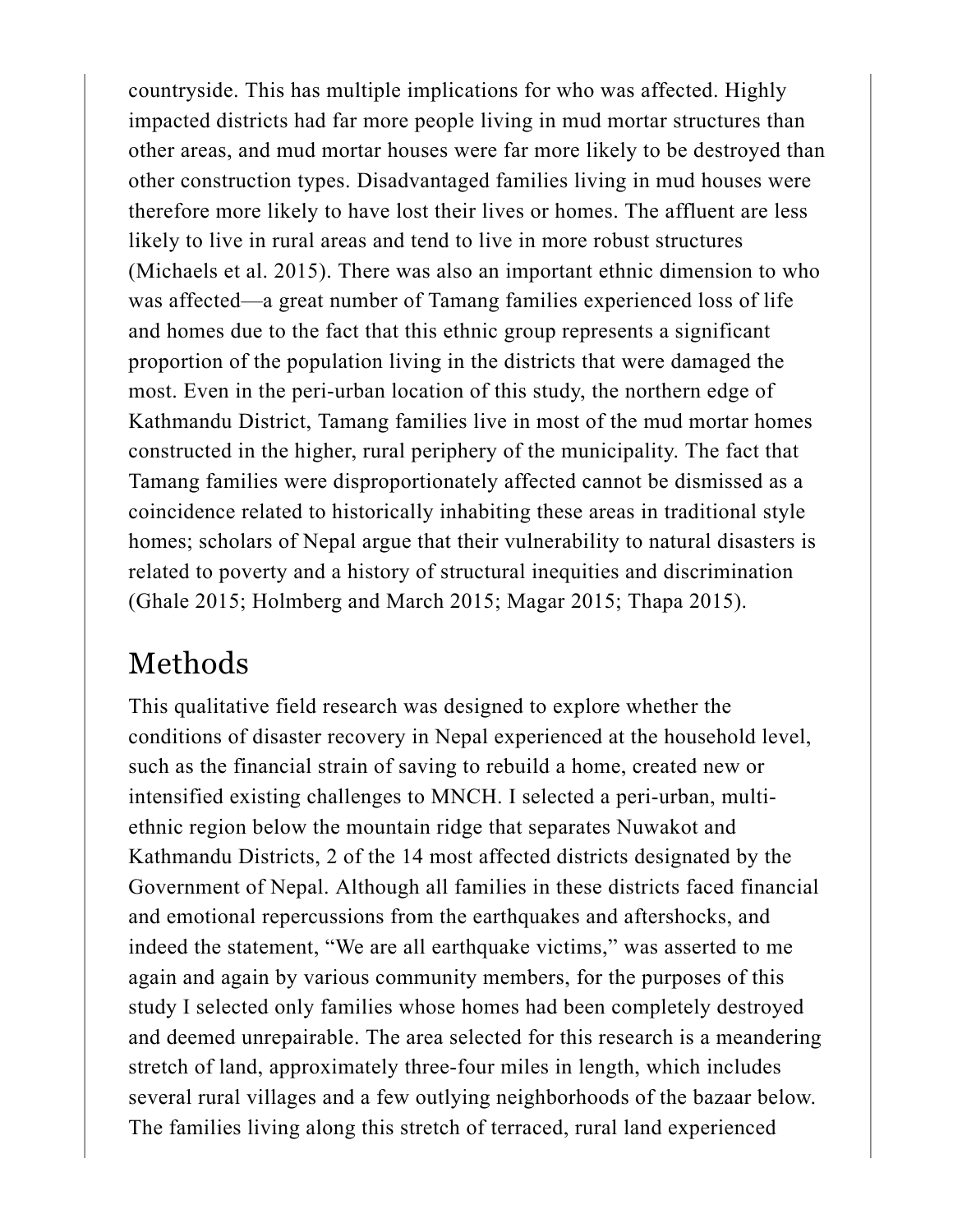significantly greater loss of homes than the families living a few miles downhill, towards the more developed economic center of the municipality. This was primarily due to their houses being constructed of mud rather than iron rebar and cement. The families who lost their homes were predominantly from the Tamang ethnic group, though being Tamang was not an inclusion criterion. Both of these points deserve further discussion below.

After identifying two settlements that experienced significant damage, two community volunteers assisted in identifying women in their respective settlements who fit the following criteria for this research. Families had to have experienced the destruction of their home, such that the remains of their houses were unrepairable, and either had a child under the age of 5 at the time of the interview or been pregnant at the time of the April 25th earthquake. I conducted semi-structured interviews in Nepali with 14 women over a period of 2 weeks, ranging from 45 min to an hour and a half, depending on the proclivity of the person to speak. In addition to the interviews with women who lost their homes, in the municipality center I observed and interviewed practitioners at the two pharmacies that provide health advice and medicine and at the Government Health Post where women had the option of giving birth for no fee. This research was conducted in accordance with prevailing ethical principles and reviewed by the university Institutional Review Board, and all participants gave their informed consent.

The majority of the 14 interviews were conducted in two small communities that experienced significant destruction. One location, for which I use the pseudonym Chiso Gau, was decidedly more rural and more difficult to reach. There was no paved road, and only narrow, steep footpaths connected a dirt road to the cluster of destroyed homes scattered across terraced fields. Vehicles, including everything from motorcycles to ambulances, had to stop at the dirt road below and could not reach the homes in this settlement. The other community, which I call Bikasi Gau, was undergoing major development, and becoming more of a neighborhood than a distinct village. A wide road was being paved through the community, along with clearcutting and plotting for the development of homes and family businesses. Most of the homes were not immediately adjacent to the recently paved and expanding road, but the footpaths from their homes reached the new road in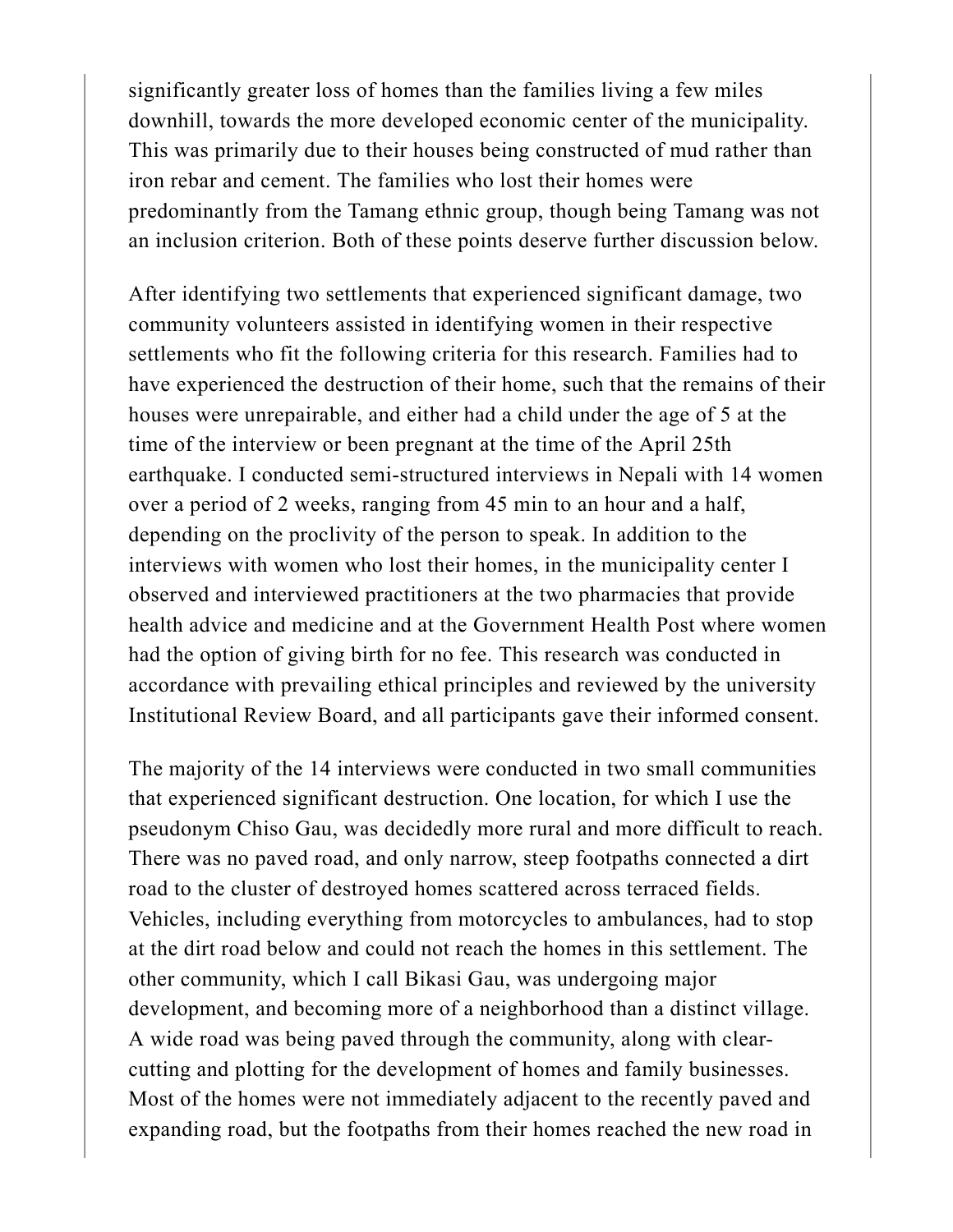less than 5 min. **AQ3**

Three of the women I interviewed did not live in these two locations of concentrated damage, but were included since they lived in the municipality and had lost their homes. One lived on the paved road below Chiso Gau, and her house and her neighbor's had been destroyed in a small landslide. Another lived in the rural village just east of Chiso Gau, a location where, with additional research funding and time, I could have collected additional interviews. The third woman lived in the more urban economic center of the municipality, and the loss of her home, in contrast to those still standing around it, appeared to be due to poor construction. **AQ4**

Most of the families interviewed were living in shacks made from corrugated galvanized iron (CGI), a few were living with relatives, and one was renting a room. DeYoung (2016) observed that these conditions create significant differences in the experiences of lactating women and infants in contrast to those who had to live in tarps and tents.

The semi-structured interview schedule included general questions on changes in living conditions, workload, income and savings, and allocation of intra-household funds since the earthquakes, as well as specific questions on access to nutritious foods, shelter, clean water, toilets, pre-natal care, trained birth assistance, post-natal care, infant care, and healthcare and medicine for children under five. English transcripts of the 14 interviews with mothers and the 3 interviews with health practitioners were analyzed using a combination of concept-driven coding and data-driven coding using NVivo (Kvale 2009; Emerson et al. 2011; Charmaz 2006).

# Results

### Women's Health Needs During Initial Response Phase

In the 14 most affected districts, a total of 1.4 million women and girls of reproductive age were affected by the earthquakes. An estimated 93,000 among them were pregnant at the time, with an estimated 10,000 delivering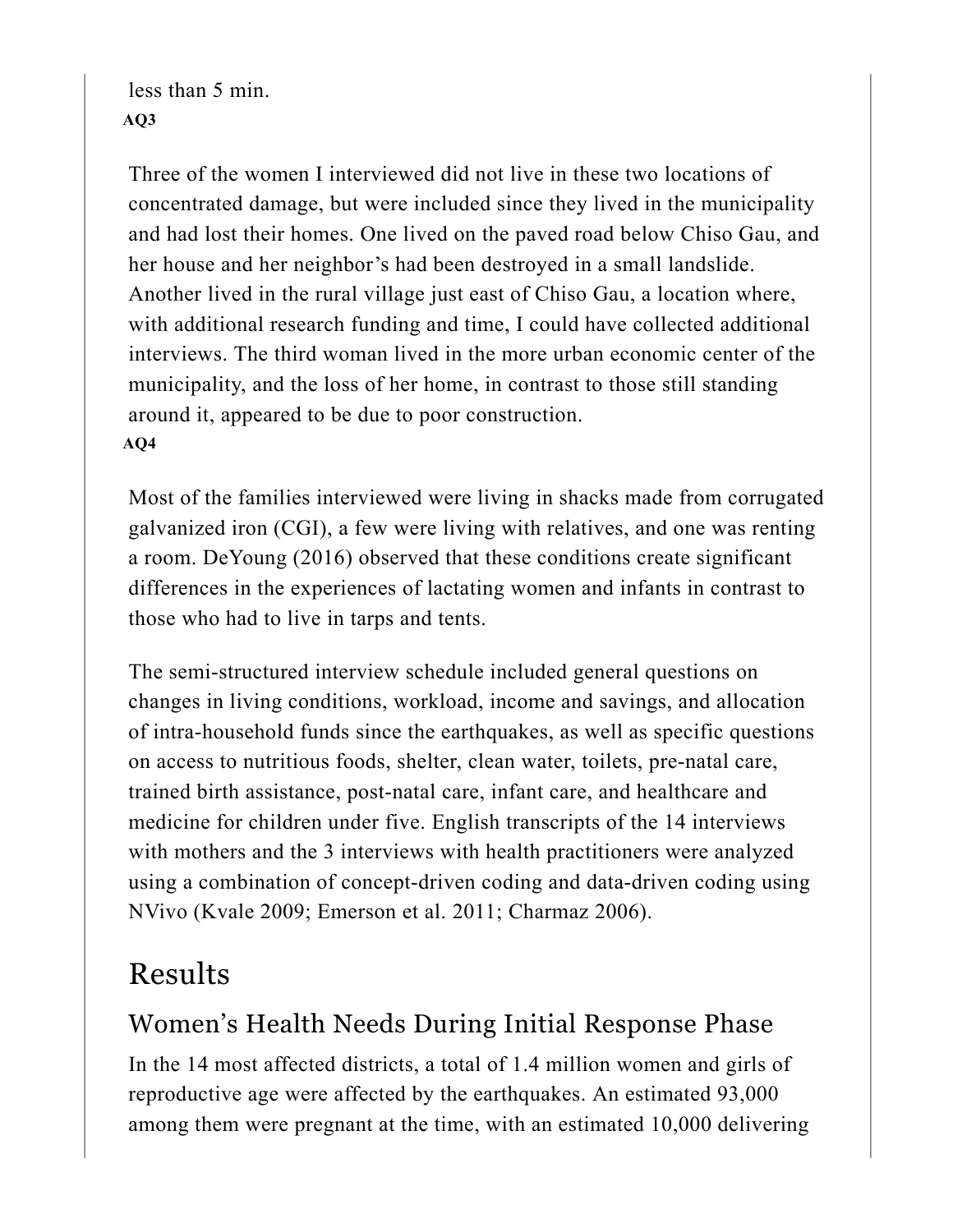each month and 1000–1500 at risk of pregnancy related complications requiring emergency obstetric care (United Nations Population Fund 2015b). Since a large number of reproductive health facilities, including district hospitals, were damaged or destroyed in the most affected districts, mobile reproductive health camps were conducted by the District Public Health Office and CARE with technical and financial support of the United Nations Population Fund (UNFPA 2015a). UNFPA, in coordination with the Ministry of Health and Population, launched a campaign called Dignity First that aimed to support women and girls "to maintain their self-respect and ability to provide for their families by supporting their needs for safety, security, hygiene, health and information" (UNFPA 2015b:5). This strategy included providing the mobile reproductive health camps, including reproductive health kits containing medical supplies, "female-friendly spaces" for women and children to congregate, and the distribution of "dignity kits" to individual women. Dignity kits consisted of a bucket containing essential supplies for hygiene and safety such as clothing, underwear, toothbrush and toothpaste, soap, towel, comb, reusable sanitary pad, and flashlight. UNFPA distributed approximately 56,000 dignity kits. Women participating in this research reported that volunteers from the Nepal Red Cross Society were the first to deliver relief kits to them, and local community volunteers, including youth organizations, monasteries, and political parties delivered various forms of relief as well .

#### **AQ5**

#### Maternal, Newborn, and Child Health During the Recovery Phase, Investigated at the 6-Month Mark

Interviews with mothers on the 6-month anniversary of the earthquakes revealed the emergence of a surprising combination of long-term effects of the disaster, preexisting social and structural challenges to MNCH, and the impact of politics. Analysis of interviews with women who lost their homes, local pharmacists, and medical practitioners at the local Health Post identified the following issues.

Family expenditures on women's and children's medical expenses were not being limited as a result of the earthquakes. Their husbands were typically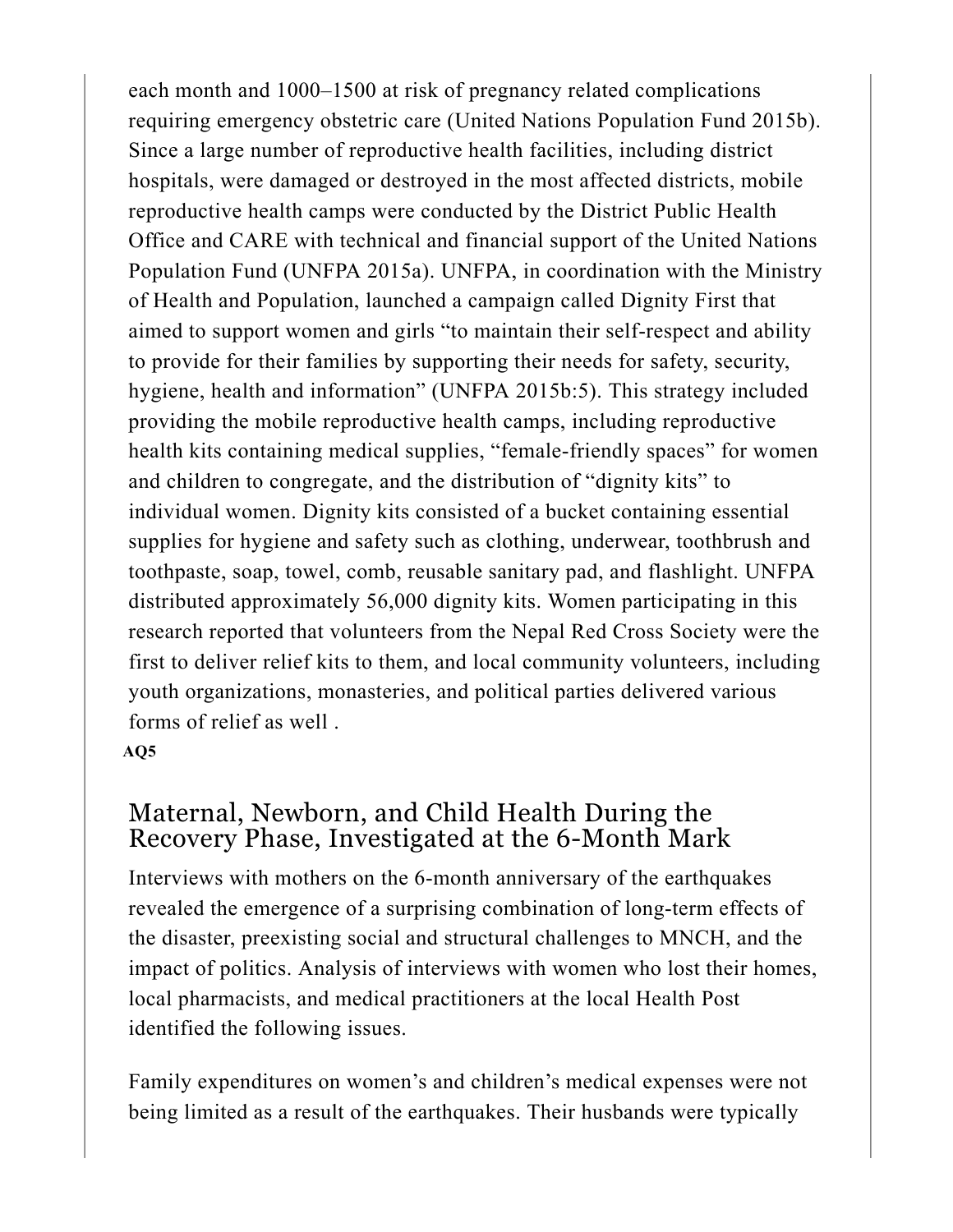without income for approximately 1–3 months after the earthquakes, but at the 6-month mark family expenditures were similar to what they had been prior to the earthquakes. This was due to the fact that people were not rebuilding or even attempting to save for rebuilding; rebuilding was so far out of reach financially that it was not considered to be an option. A 24-year-old mother of one stated, "There is no money to begin building. We will keep living in this if we do not receive money from the government." She was referring to a temporary shack built from CGI. Another woman stated that they probably could not begin to build a house for 2–3 years, and even if they received the government stipend for rebuilding, it would be insufficient to build a new home.

Families' biggest concerns were the onset of the cold winter months while living in substandard housing. Many were living in houses constructed from CGI sheets. The temporary structures were drafty, cold, and damp, completely lacking insulation. A severe national fuel crisis of petrol and natural gas (unrelated to the earthquake) was making it difficult for families to cook. Many had run out of gas and had switched to using firewood gathered from the mountainside. Gathering firewood is a time- and laborintensive task since it is in short supply in this area, and challenging for pregnant or lactating women. The forest on the ridge above their homes is a national forest, and cutting down trees is prohibited.

The women who were pregnant at the time of the earthquake reported concerns that it might have damaged their fetuses. A few reported going for an ultrasound, seeking reassurance that their fetus was healthy, and one woman reported terminating her pregnancy from a combination of fear that it had been harmed by the shaking and concern about the difficult living conditions the infant would face after birth due to the earthquakes. Relatives had insisted that they stand up during the earthquakes and aftershocks, instead of sitting or lying down, in order to protect their developing fetuses. Several women had husbands who were working abroad when the earthquake occurred; another had a husband who left to work abroad after the earthquake. The absence of husbands was a source of stress according to women.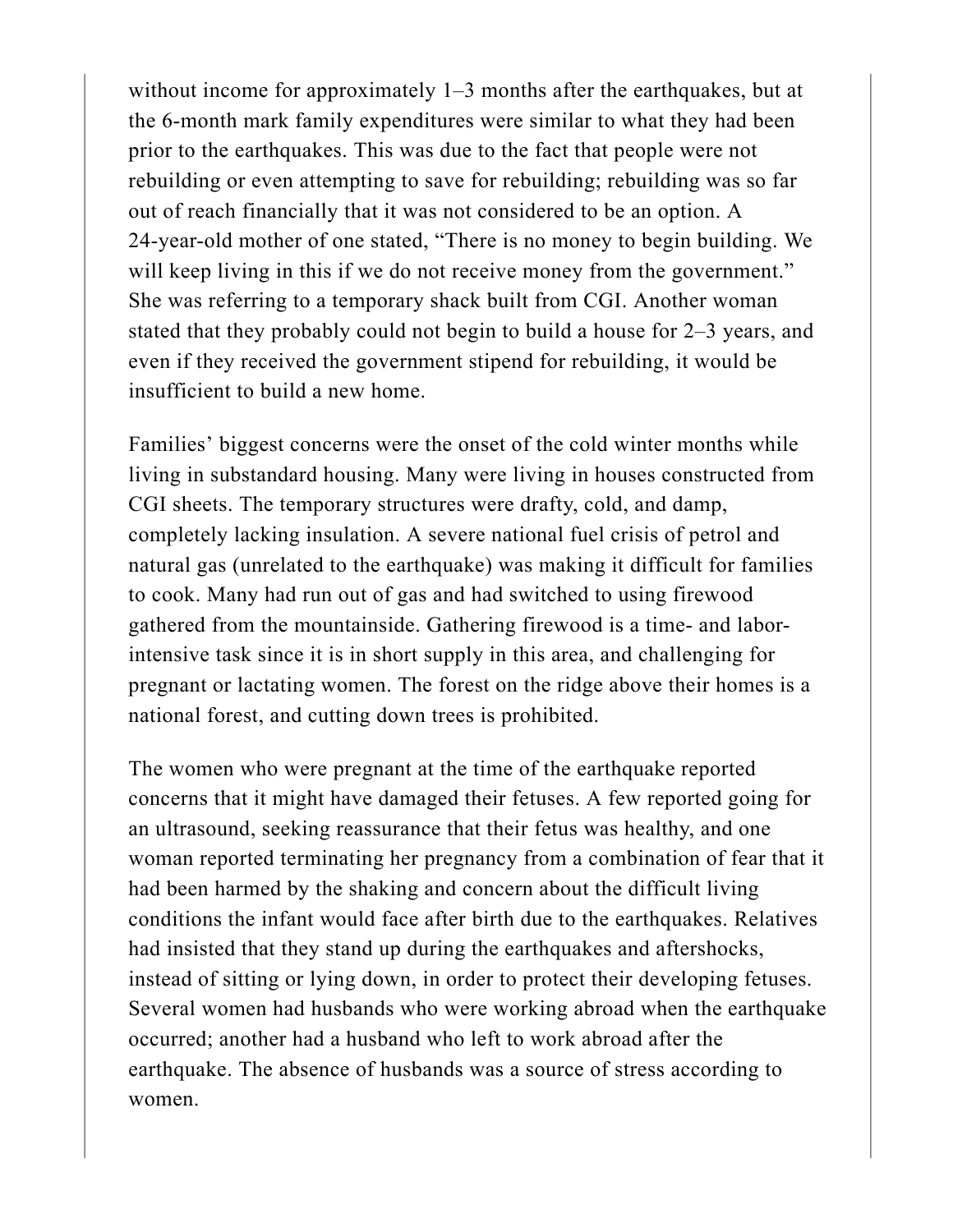Several of the major challenges to MNCH identified at the 6-month mark after the earthquakes were, in fact, preexisting ones and not a result of the disasters. Despite a recently updated Health Post facility which offered pre-natal, delivery, and post-natal services, a few of the most destitute women reported delivering or planning to deliver babies at home with no type of skilled birth attendant. Low rates of skilled attendance at delivery continue persist at the national level as well (SituKC and Neupane 2016). Such scenarios can lead to delays in being transported to a hospital in the event of an obstetric emergency (Brunson 2010). As mentioned previously, Chiso Gau was not accessible by road. Ambulances or taxis could not reach homes during an obstetric emergency, and women or children needing emergency transport had to be carried on makeshift stretchers or in large baskets down to the road.

Several women also reported that *medical* shops, using an English word to refer to small pharmacies that sell medicine and medical supplies, were their preferred source of medical advice and treatment when their infants and children became ill. One study participant who happened to serve as a community health volunteer in Chiso Gau summarized the typical steps women take, saying, "The *medical pasal* (small pharmacy) is close; that's why they go there. If medicine from there works, then (the matter is) finished. If not, then they go to the children's hospital." The quality of such pharmacies varies greatly, and the diagnosis and treatment of children under five by pharmacists of varied levels of training whose business interests involve selling medicine is potentially hazardous. In addition, a few women reported not attending prenatal check-ups due to the difficulties of reaching the Health Post or hospital and/or of bringing their young children to the appointments.

Although this research focused on the gendered nature of the disaster, one of the important findings is that MNCH was being impacted by larger and ongoing political and socioeconomic challenges that confound a simple analysis of the impacts of disasters. First, 12 of the 14 families who lost homes were of the Tamang ethnic group. This was not due to coincidence or a small sample size. As explained in the "Background", a great proportion of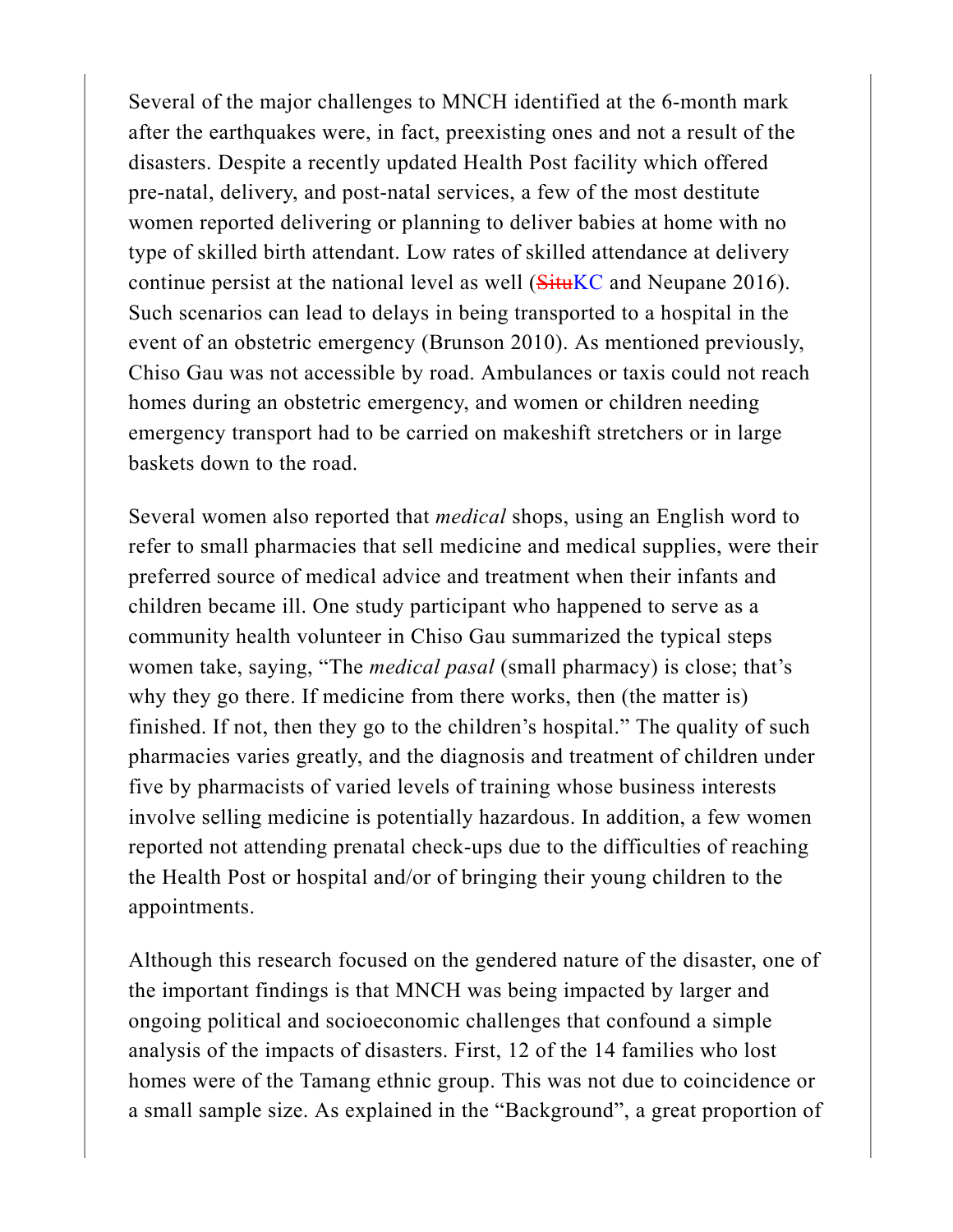the families who experienced loss of homes in Nepal during the 2015 earthquakes were Tamang, due to a complicated history of rural settlement and their relegation by dominant social groups to being agriculturalists or laborers. Second, the effects of the ongoing fuel crisis compounded the effects of the loss of homes for study participants.

## Discussion

Recent arguments about what counts as evidence for the evaluation of MNCH in resource-poor countries point out that in a global health industry increasingly driven by metrics (Adams 2016), it is necessary to be reminded of forms of "alternative accounting" (Adams et al. 2015) and the value of qualitative research. Qualitative research has the capacity to capture evidence that would have been missed by stricter and narrower forms of data collection. In this research, it became apparent—through the flexibility offered by semi-structured interview schedule and open-ended questions—that families were facing an unexpected set of circumstances that made the idea of saving for building a new home unrealistic.

One consequential finding of this research is that the so-called temporary shelters that families constructed after the earthquakes were becoming *permanent* shelters—at minimum for a few years until funding for reconstruction from the government is sorted out, and perhaps longer. Several families stated that even the 200,000 Nepali rupees promised by the government to those who lost their homes would not be sufficient to rebuild. Due to the fact that families were nowhere close to being able to afford to build a new home, they were not channeling household funds towards saving for rebuilding and away from medical services or food. Solely in terms of expenditures, they were living in similar ways as before. However, they faced the major physical and emotional hardships of living in CGI shacks or, for a few families, in the overcrowded homes of relatives. At the time of this research, October–November, the CGI shacks offered little protection from increasingly cold temperatures and wind chill. These are potentially life-threatening conditions for infants, especially at night.

Another key finding is that women were highly concerned about the effects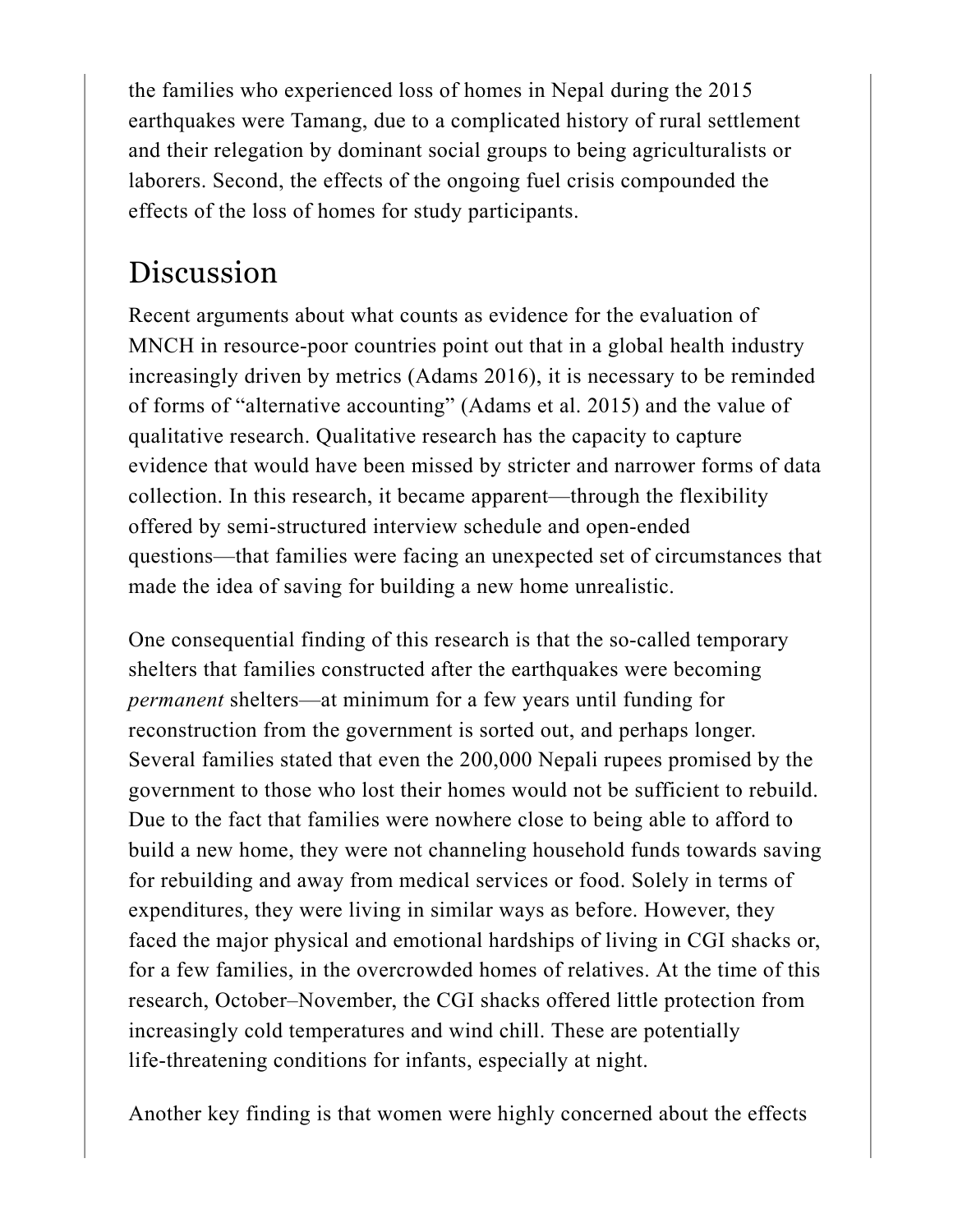of the ongoing petrol and natural gas crisis. Due to a combination of protests by the Madheshi parties, a group in the Tarai region along the Indian border, and India's dissatisfaction with the new Nepal Constitution, transport of petrol and gas from India into Nepal—Nepal's only source of fuel—came to a standstill. From September 2015 to February 2016 a severe fuel crisis occurred in Nepal, and for a stretch of time petrol for private vehicles could only be purchased at inflated rates on the black market. As a result, by the time I interviewed women in late October and early November 2015, most of the families had run out of natural gas for their two-burner stoves. Women had to cook using firewood, which involved spending hours finding and collecting it. The metal shacks were not designed with adequate ventilation in mind, so exposure to smoke from cooking fires was also a potential hazard (see also DeYoung and Suji 2017).

Since the swath of destroyed homes in this research was located in proximity to a municipality center that had not experienced widespread destruction, the families in this study were able to resume their activities 6 months later with regular access to infrastructure such as hospitals and schools. This was not the case in the more rural districts to the north where limited infrastructure was destroyed, such as Gorkha, Nuwakot, and Sindhupalchok. While the results of this study are relevant to many of the peri-urban communities that experienced destruction in the 2015 earthquakes, they cannot be generalized to more remote areas that experienced complete loss of infrastructure. Concurrent research in Gorkha and Rasuwa districts documented that accessible wards, typically near roads, main trails, or helipads, were receiving greater humanitarian assistance than the less accessible wards (Spoon 2017).

This study has highlighted the importance of understanding the impacts of specific social and political contexts on intra-household family finances as they relate to MNCH, not just variables related to the disaster itself. Though families were not channeling household funds away from healthcare expenses for pregnant and lactating women and children under five, the findings suggest that a delayed response by the Nepali government in administering funds for rebuilding combined with an ongoing fuel crisis were negatively impacting families' abilities to provide adequate shelter,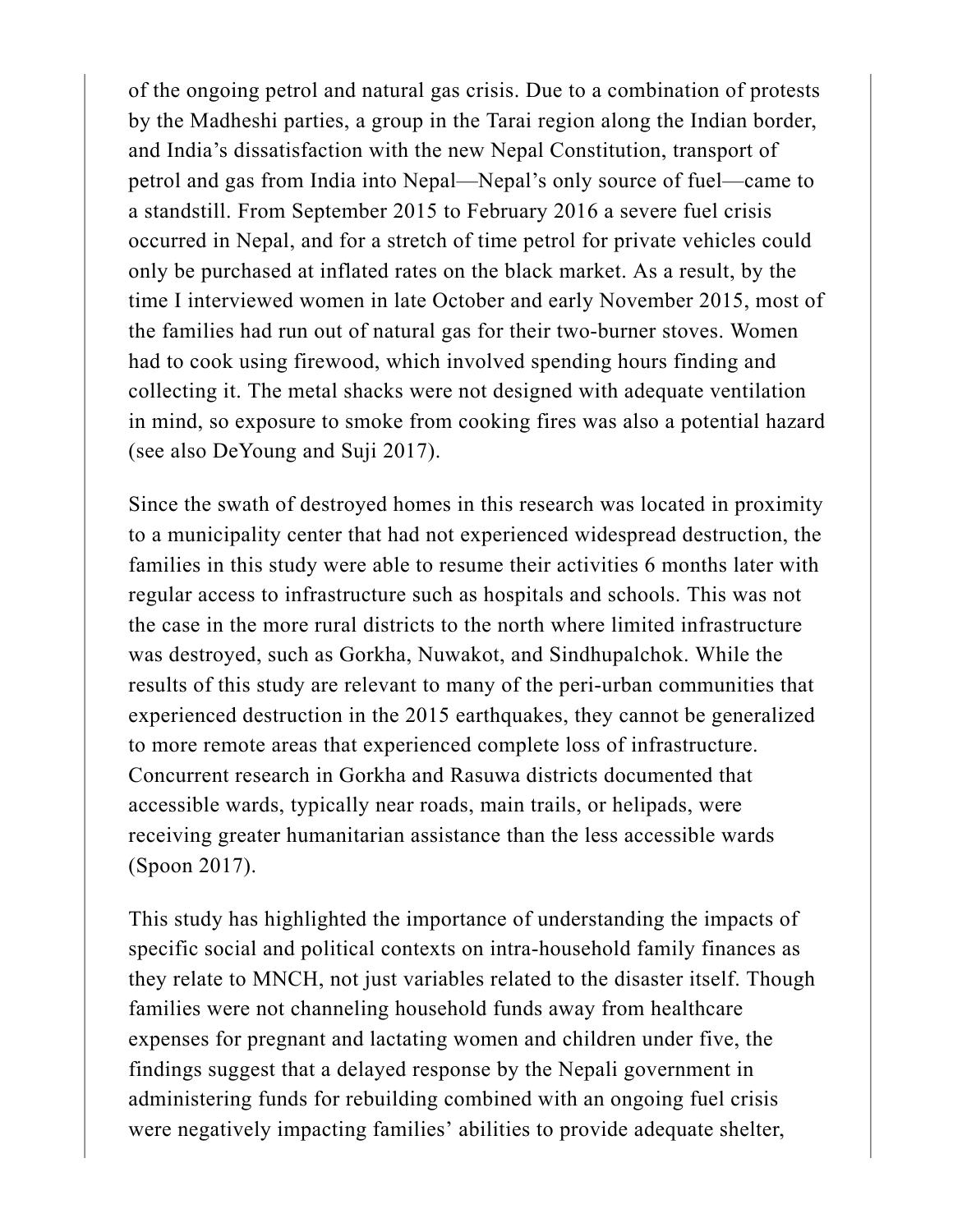warmth, cooking gas, and transportation for mothers and young children. The impact of the assistance or negligence of the government and humanitarian groups during the recovery and reconstruction period are critical variables to understand families' allocation of household funds. It is difficult, if not impossible, for Nepali families to strategize about rebuilding when they are dealing with great uncertainty regarding the timing and conditions on which the government will assist them financially. Families exerted much effort to continue living their lives as normally as possible, to the extent of rigging televisions and satellite receivers on their CGI homes and decorating the interiors with posters, family photos, and house plants. They met the inability to rebuild with pragmatism and focused on the aspects of their situations that they could control.

Ideally this research would be followed by a series of intermittent surveys in the future to determine whether a particularly risky period for mothers and children is yet to come. For example, the government of Nepal had begun mobilizing funds for rebuilding as of March 2016, and that could trigger the kind of effect on household budgets that was absent during my period of research at the 6-month point in October 2015. Future research and policies on MNCH during the long-term recovery period after a natural disaster, such as the 2015 Nepal earthquakes, should take into account the social and political context as well as institute multiple periodic assessments of MNCH in the first few years following the disaster.

#### **Acknowledgements**

This research was funded by a grant from the University of Colorado Natural Hazards Center through its Quick Response Grant Program, which is funded by the National Science Foundation grant number CMMI1030670. I am grateful to Manoj K. Shrestha and Meena Manandhar for their assistance with conducting this research.

### References

Adams, V. (Ed.). (2016). *Metrics: What counts in global health*. Durham: Duke University Press.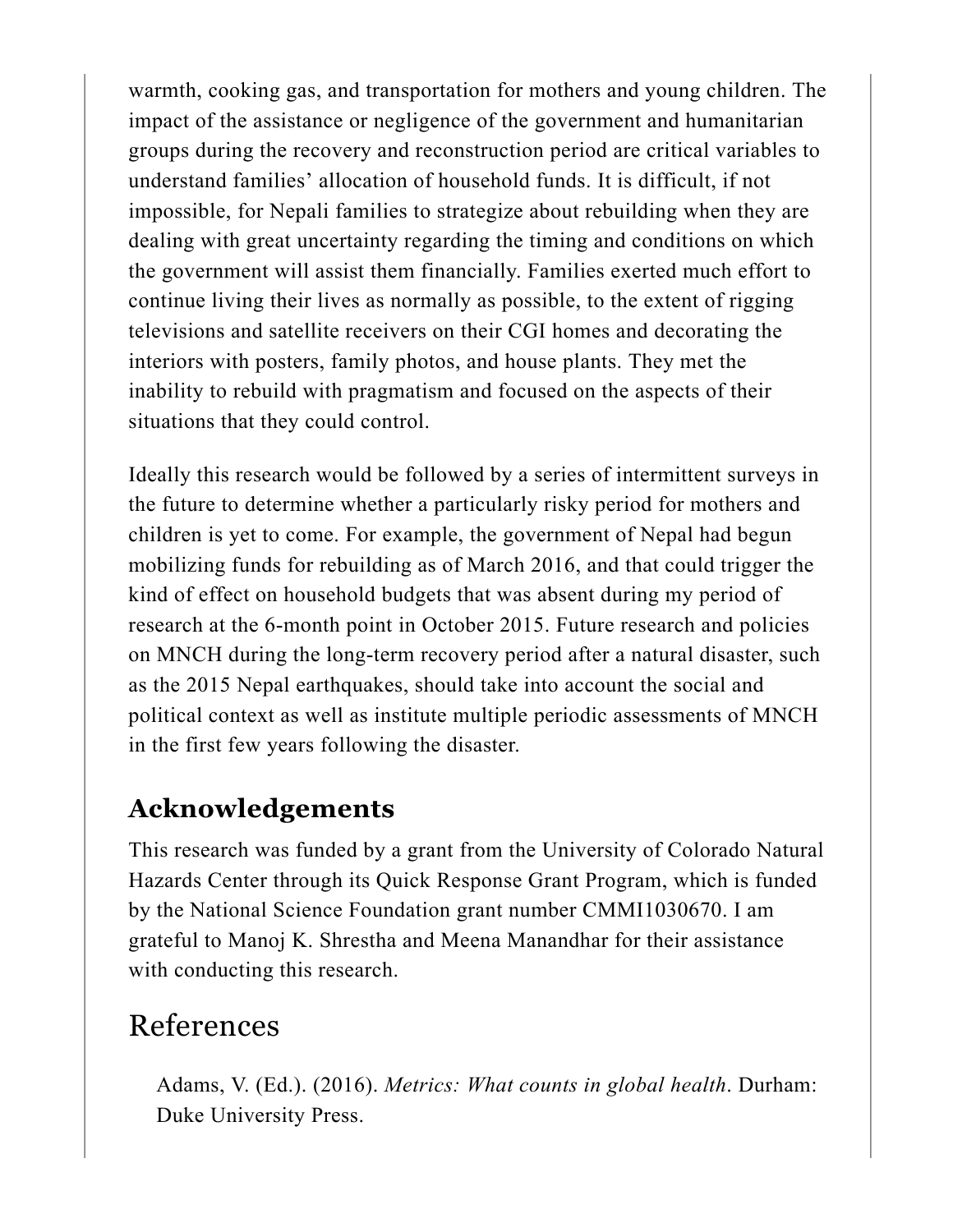Adams, V., Craig, S. R., & Samen, A. (2015). Alternative accounting in maternal and infant global health. *Global Public Health, 11*(3), 276–294.

Anttila-Hughes, J. K., & Hsiang, S. M. (2013). Destruction, disinvestment, and death: Economic and human losses following environmental disaster. Retrieved from Social Science Research Network: http://ssrn.com/abstract=2220501.

Brunson, J. (2010). Confronting maternal mortality, controlling birth in Nepal: The gendered politics of receiving biomedical care at birth. *Social Science and Medicine, 71*(10), 1719–1727.

Brunson, J. (2017). *Concealed pregnancies and protected postpartum periods: Defining critical periods of maternal health in Nepal*. Manuscript submitted for publication.

Charmaz, K. (2006). *Constructing grounded theory*. Thousand Oaks: Sage.

Committee on Health Care for Underserved Women. (2010). *Preparing for disasters: Perspectives on women*. Washington, D.C.: Committee **Opinion** 

Crenshaw, K. (1989). Demarginalizing the intersection of race and sex. *University of Chicago Legal Forum, 1989*, 139–167.

Dancause, K. N., Laplante, D. P., Oremus, C., Fraser, S., Brunet, A., & King, S. (2011). Disaster-related prenatal maternal stress influences birth outcomes: Project Ice Storm. *Early Human Development, 87*(12), 813–820.

Datar, A., Liu, J., Linnemayr, S., & Stecher, C. (2013). The impact of natural disasters on child health and investments in rural India. *Social Science & Medicine, 76*, 83–91.

DeYoung, S. (2016). When environmental justice meets social justice: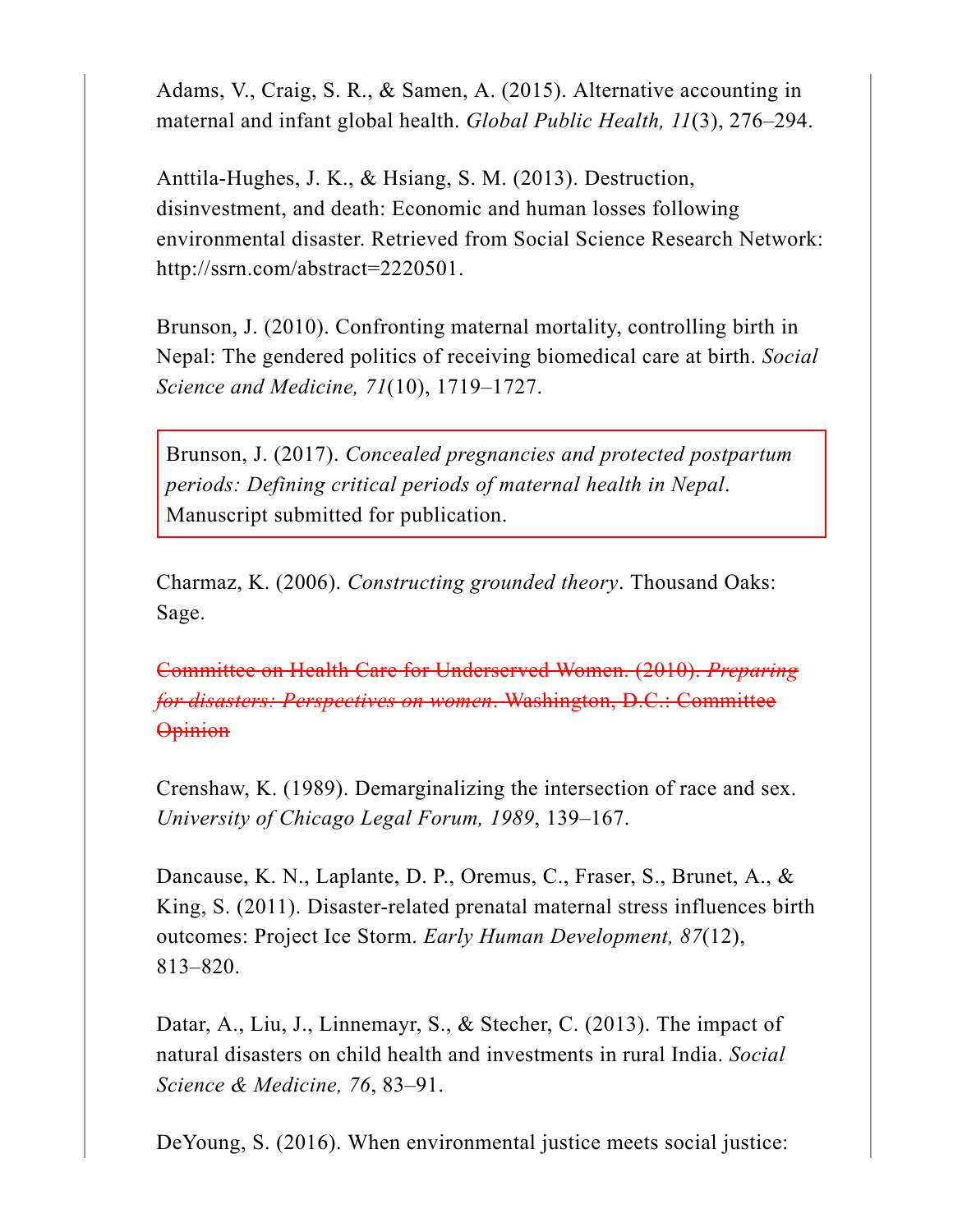The case of maternal and infant vulnerability after the Nepal earthquake. *Global Journal of Community Psychology Practice, 7*(3), 1–5.

DeYoung, S., & Suji, M. (2017). *Maternal perceptions of infant health and feeding in the context of the 2015 Nepal earthquake recovery and fuel crisis: A qualitative study*. Manuscript submitted for publication.

Emerson, R. M., Fretz, R. I., & Shaw, L. L. (2011). *Writing ethnographic fieldnotes* (2nd edn.). Chicago: University of Chicago Press.

Farmer, P. (2011). *Haiti after the earthquake*. New York: PublicAffairs.

Ghale, S. (2015). The heart of the matter. *The Record*. Retrieved September 10, 2015 from http://www.recordnepal.com.

Gittelsohn, J. (1991). Opening the box: Intrahousehold food allocation in rural Nepal. *Social Science & Medicine, 33*(10), 1141–1154.

Gittelsohn, J., Thapa, M., & Landman, L. T. (1997). Cultural factors, caloric intake and micronutrient sufficiency in rural Nepali households. *Social Science & Medicine, 44*(11), 1739–1749.

Hewitt, K. (1997). *Regions of risk: A geographical introduction to disasters*. New York: Routledge.

Holmberg, D. H., & March, K. S. (2015). Tamsaling and the Toll of the Gorkha Earthquake. *Hot Spots, Cultural Anthropology website*. Retrieved October 14, 2015 from http://www.culanth.org/fieldsights/728-tamsalingand-the-toll-of-the-gorkha-earthquake.

King, S., Dancause, K., Turcotte-Tremblay, A.-M., Veru, F., & Laplante, D. P. (2012). Using natural disasters to study the effects of prenatal maternal stress on child health and development. *Birth Defects Research Part C: Embryo Today: Reviews, 96*(4), 273–288.

Kvale, S. (2009). *Interview analyses focusing on meaning, on language*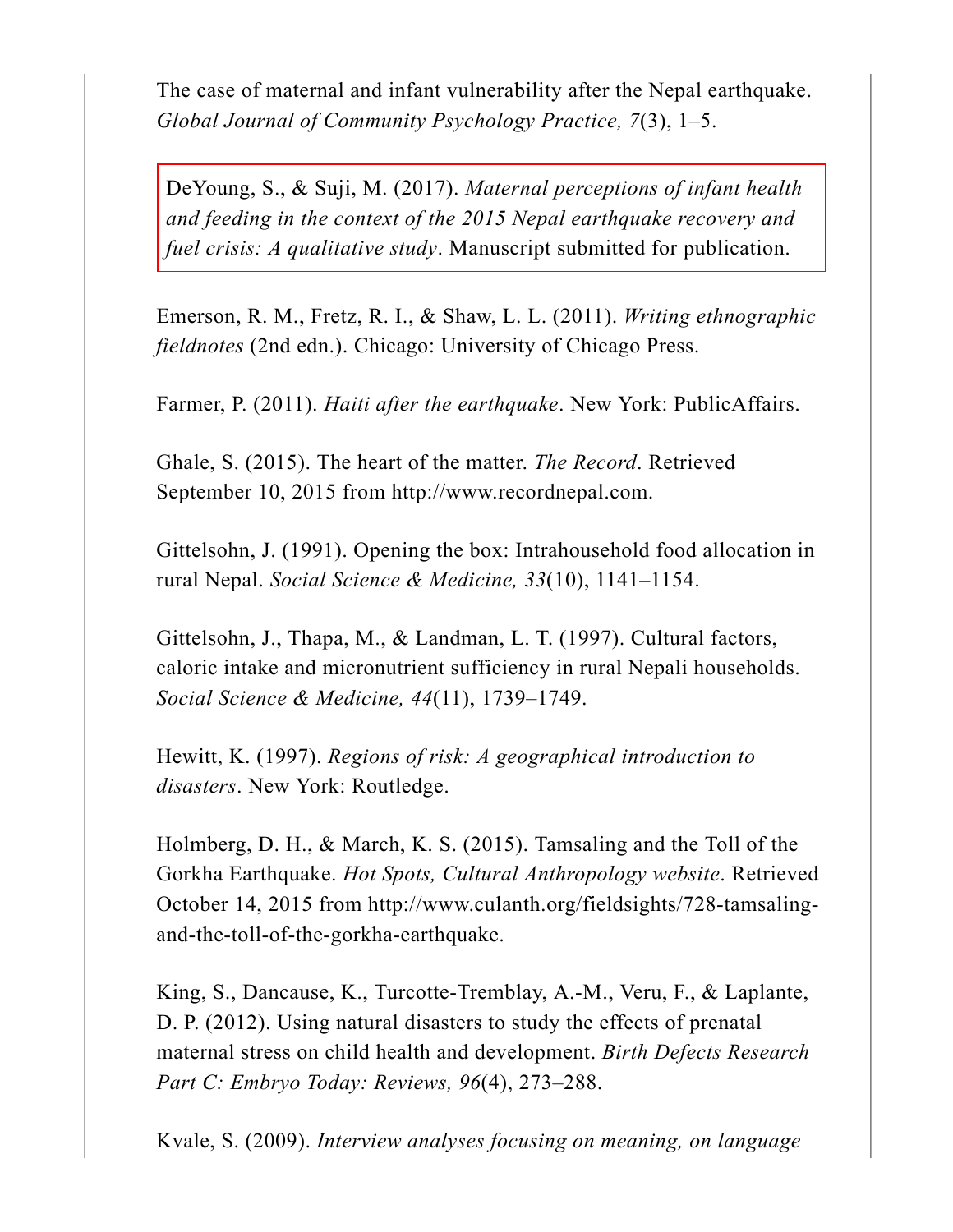*interviews: Learning the craft of qualitative research interviewing* (2nd edn., pp. 201–232). Los Angeles: Sage Publications, Inc.

Magar, S. G. (2015). The Tamang epicentre. *Nepali Times*. Retrieved July 10–16, 2015 from http://www.nepalitimes.com.

Messer, E. (1997). Intra-household allocation of food and health care: Current findings and understandings—Introduction. *Social Science & Medicine, 44*(11), 1675–1684.

Michaels, L., Chingchit, S., & Barron, P. (2015). *Independent impacts and recovery monitoring Nepal phase 1: June 2015*. San Francisco: The Asia Foundation.

Panter-Brick, C. (1989). Motherhood and subsistence work: The Tamang of rural Nepal. *Human Ecology, 17*(2), 205–228.

Pokhrel, S., & Sauerborn, R. (2004). Household decision-making on child health care in developing countries: The case of Nepal. *Health Policy and Planning, 19*(4), 218–233.

KC, S. & Neupane, S. (2016). Women's autonomy and skilled attendance during pregnancy and delivery in Nepal. *Maternal and Child Health Journal 20*(6), 1222–1229.

Spoon, J. (2017). Life after the Nepal quakes: Inequality, rapid change and slow progress. *Exposure*. Retrieved from https://tmi.exposure.co/lifeafter-the-nepal-quakes.

Thapa, D. (2015). The country is yours. *The Kathmandu Post*. Retrieved July 2, 2015 from http://kathmandupost.ekantipur.com.

Thornton, W. E., & Voigt, L. (2007). Disaster rape: Vulnerability of women to sexual assaults during Hurricane Katrina. *Journal of Public Management & Social Policy, 13*, 23–49.